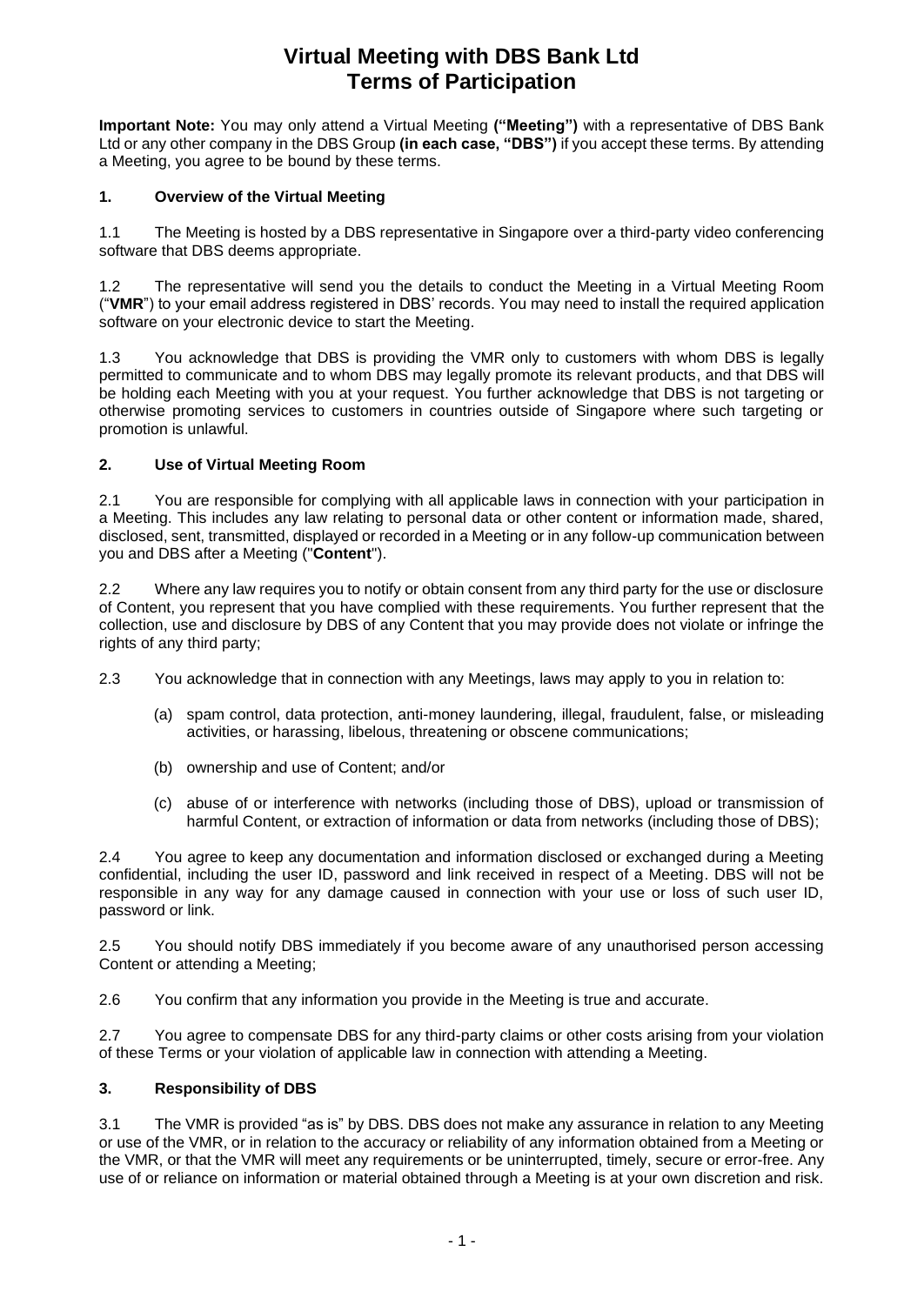3.2 DBS will not be responsible for any Content provided by you or that may be shared in a Meeting, or for errors or omissions in the Content, or for any loss or damage incurred as a result of the use of or reliance on such Content or your attendance and participation in the Meeting generally. Although DBS is not responsible for any Content, we may delete any Content, at any time without notice to you, if we become aware that it violates any of these Terms, or any law.

3.3 DBS will not be responsible for any loss other than direct loss. Losses for which DBS is not responsible include any special, incidental, indirect, exemplary or consequential losses (including loss of business profits, business interruption or loss of business information) arising out of the Meeting, use of or inability to use the VMR, whether arising contractually or on any other legal basis.

## **4. Suspending and Terminating Meetings**

4.1 If you fail to comply with any of these Terms, DBS may, at its sole discretion, suspend or terminate your participation at the Meeting, at any time without notice and without giving any reason.

4.2 Where your participation at the Meeting is contrary to any of these Terms, this could cause permanent injury to DBS or its vendors, and that under such circumstances, DBS or its vendors may seek assistance from a court of law, for example to obtain an order requiring you to cease the violating activity.

## **5. General**

5.1 Ownership rights: DBS or its vendors retain full ownership of the VMR and of all trade names, trademarks, service marks, logos, and domain names associated or displayed in the VMR or during the Meeting. You may not post, modify, distribute, or reproduce in any way copyrighted material, trademarks or other property rights without obtaining the prior written consent of the owner of such rights. DBS may deny access to the Meeting to any person who is alleged to infringe such other party's right.

5.2 Recordings: DBS does not generally record Meetings but in the event we do, we will notify you. You agree not to record in any manner any of the Content or any other information obtained from a Meeting. We may contact you at any time to follow up on any Meeting, and you consent to being contacted by us for such purposes.

5.3 Privacy Policy: Your attendance and participation in the Meeting is also subject to DBS' Privacy Policy at https://www.DBS.com/privacy/policy/default.page. You agree that DBS may contact you via a phone call, text, e-mail or otherwise with information relating to the Meeting, regardless of whether you have opted out of receiving marketing communications. You also agree that DBS may collect, use, process and disclose your personal data in accordance with the terms in its Privacy Policy.

5.4 Governing law: Nothing in these Terms is intended to represent that the information and Content accessed by you during a Meeting is appropriate in geographic areas or jurisdictions other than Singapore. Meetings held under these Terms are not intended to constitute the provision of a service by DBS in any jurisdiction other than Singapore (and for the purposes of Vietnamese law, services provided by DBS in Meetings are intended to be provided on a "consumption abroad" basis). You agree that any and all communications during a Meeting and activities relating to the Content, as well as these Terms, will be governed by and interpreted in accordance with the laws of Singapore, and you agree that disputes relating to these Terms will be resolved only in the courts of Singapore.

5.5 Failing to enforce rights: If you or DBS fail to exercise any rights under these Terms or fail to enforce these Terms, this will not result in you or DBS subsequently becoming unable to exercise such rights or to enforce the Terms. If any part of these Terms is held by a court to be illegal, invalid or unenforceable, it will not affect any of the other Terms.

5.6 Entire agreement and other languages: These Terms represent the entire understanding and agreement between you and DBS in respect of the use of the VMR and Meetings, and the Terms supersede all prior understandings and agreements between you and DBS on this subject matter. These Terms have been prepared in the English language. You agree that this English version of the Terms is definitive, and that any non-English version of these Terms is prepared solely for reference purposes.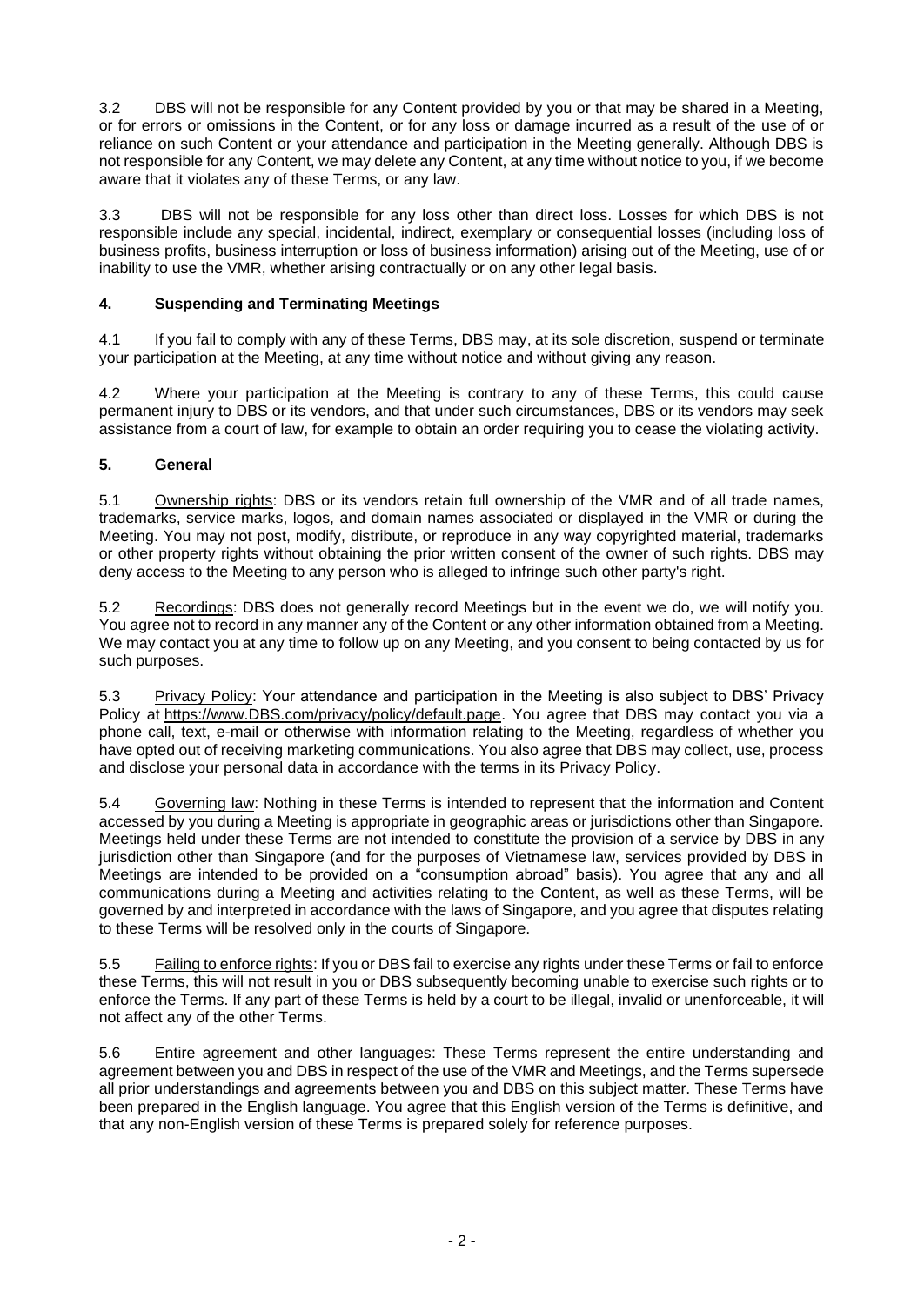## 星展银行虚拟会议

## 参加条款

重要备注:您必须接受这些条款,以与星展银行有限公司或星展集团其他公司(各简称为"星展")的代 表进行虚拟会议。当您参加会议时,即表示您已同意这些条款。

## **1.** 虚拟会议概述

1.1 虚拟会议是在新加坡的星展代表使用星展认为适当的第三方视频会议软件进行的。

1.2 星展代表会将虚拟会议室("虚拟会议室")的详情发送至您的星展记录里的电邮地址。您可能需要在 电子设备上安装所需的应用软件以进行会议。

1.3 您确认星展只将虚拟会议室提供给那些星展在法律上有权与之通信和推销相关产品的客户,以及星展会 在您提出要求时进行会议。您也确认星展未在不合法的情况下向新加坡以外的国家的客户推销服务。

## **2.** 使用虚拟会议室

2.1 您有责任遵守与参加会议有关的所有适用法律,包括与个人数据或其他内容或在会议或您与星展在会议 后的任何跟进通信中创造、分享、披露、发送、传输、显示或记录的其他信息("内容")相关的任何法 律。

2.2 如果任何法律要求您就使用或披露内容通知或征求任何第三方的同意,您确定表示您已遵守这些要求。 您也确认星展不会因收集、使用和披露您所提供的任何内容而侵犯或违反任何第三方的权利;

2.3 您确认与任何会议有关的以下相关法律均适用于您:

(a) 垃圾邮件控制、数据保护、反洗钱、非法、欺诈、虚假或误导性活动,或骚扰、诽谤、 威胁或淫秽通信;

(b) 内容的所有权和使用; 和/或

(c) 滥用或干预网络(包括星展网络)、上传或传输有害内容、或从网络(包括星展网络)截 取信息或数据;

2.4 您同意对会议期间披露或交换的任何文件和信息保密,包括用户名字、密码和会议相关链接。 若您因使用或遗失有关用户名字、密码或链接而造成任何损失,星展概不负责。

2.5 如果您发现任何未经授权的人访问内容或参加会议,您应立即通知星展;

2.6 您确定您在会议中提供的任何信息都是正确无误的。

2.7 若因为您违反这些条款或任何适用于会议的法律条款而造成第三方索偿或其他费用,您同意予以星展相 关赔偿。

## **3.** 星展的责任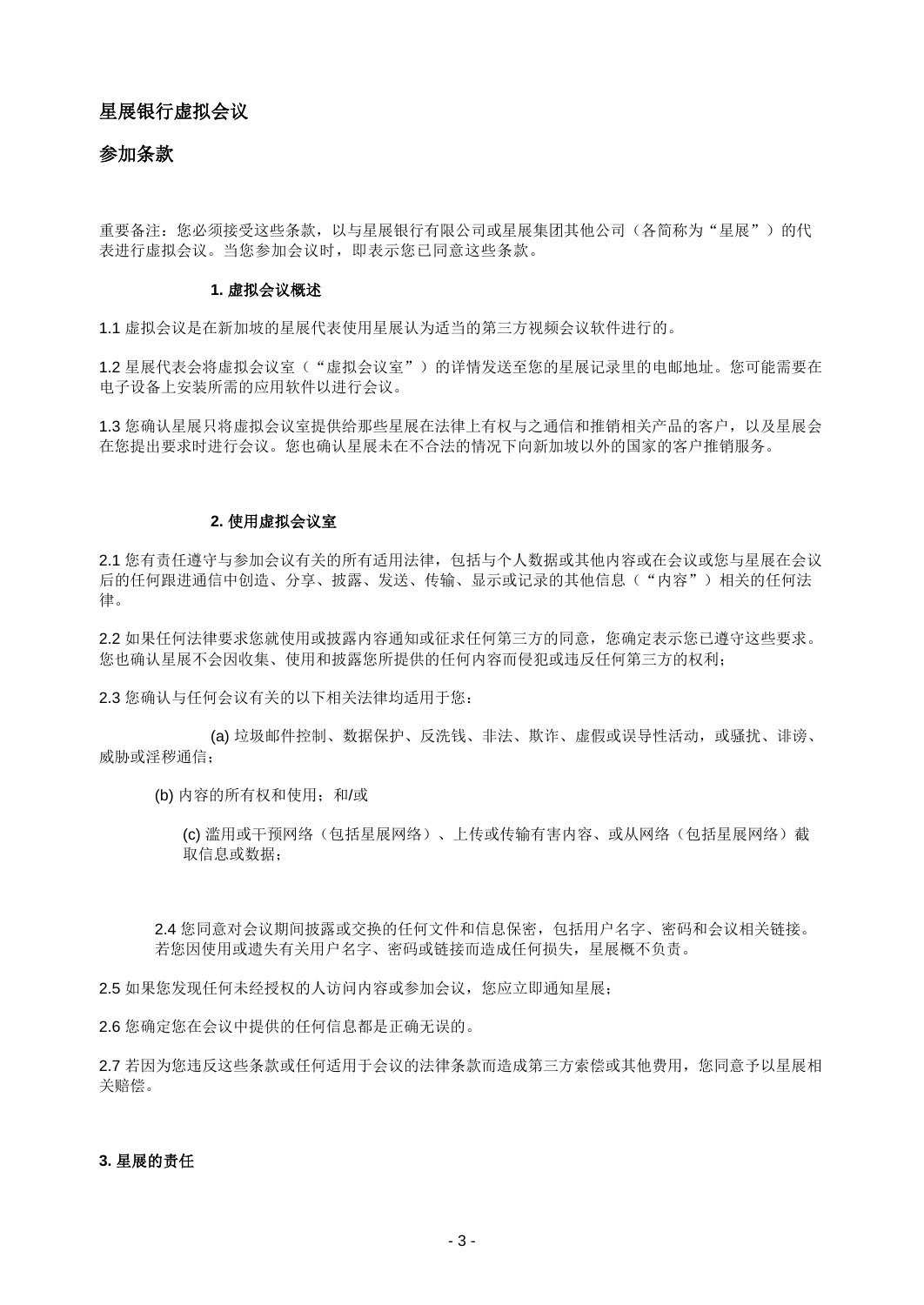3.1 星展提供的虚拟会议室是按其原样提供。星展并不就任何会议或使用虚拟会议室、或在会议或虚拟会 议室中获取的信息的正确性或可靠性、或虚拟会议室能符合任何要求或不被终端、及时、安全或无错误做 出任何担保。您须自行决定使用或依赖通过会议获取的任何信息或材料,并承担相关的风险。

 $-2 -$ 

3.2 星展对您所提供的或在会议中分享的任何内容、或内容的错误或遗漏、或由于使用或依赖此类内容,或 您因为出席和参加会议而造成的任何损失或损害,概不负责。虽然星展对任何内容概不负责,但星展有权 在不通知您的情况下随时删除任何违反了此类条款或法律的内容。

3.3 除了直接损失,星展不为任何其他损失负责。星展银行不负责的损失包括因会议、使用或无法使用虚拟 会议室而产生的任何特殊、偶然、间接、示例性或后果性损失(包括业务利润损失、业务中断或业务信息 损失),无论是否源自合同或任何其他法律依据。

## **4.** 暂停和终止会议

4.1 若您未能遵守上述任何条款,星展可在未给予任何通知或原因的情况下自行暂停或终止您参加会议。

4.2 若您参加会议违反了任何条款,则可能对星展或其供应商造成永久性的伤害;在此类情况下,星展或其 供应商可向法院寻求协助,例如要求您停止违反行为的命令。

## **5.** 一般条款

5.1 所有权:星展或其供应商保留对虚拟会议室和所有商业名称、商标、服务标签、标志和与虚拟会议室相 关或在虚拟会议室或会议中展示的域名的所有权。未经事先征得权利所有者的书面同意,您不得以任何方 式发布、修改、分发或复制受版权保护的材料、商标或其他财产权。星展可以拒绝任何涉嫌侵犯他方权利 的人士参加会议。

5.2 录音:星展通常不会进行会议录音。但是,如果我们需要录音,我们会通知您。您同意不以任何方式记 录从会议获得的任何内容或其他信息。我们可能随时与您联系以跟进任何会议。您同意我们就此类目的与 您联系。

5.3 隐私政策: 您出席和参加会议也应遵守星展刊登于https://www.DBS.com/privacy/policy/default.page的 隐私政策。您同意星展可以通过电话、短信、电邮或其他方式就会议信息与您联系,无论您是否选择不接 收营销通信。您也同意星展可以根据隐私政策的条款收集、使用、处理和披露您的个人数据。

5.4 管辖法律:这些条款中的任何内容均不表示您在会议期间访问的信息和内容适用于新加坡以外的地理区 域或辖区。根据这些条款进行的会议不构成星展在新加坡以外的任何司法管辖区提供服务(为越南法律的 目的,星展在会议中提供的服务是在"于国外消费"的基础上提供)。您同意在会议中的任何和所有内 容、与内容有关的活动、以及这些条款均由新加坡法律管辖和解释。您也同意任何与这些条款有关的争议 仅会在新加坡法院解决。

5.5 未能强制行使权力:若您或星展未能行使这些条款的任何权力或未能强制执行这些条款,这不会造成您 或星展未来不能执行此类权力或强制执行条款。若这些条款的任何部分被法院裁定为非法、无效或不可执 行,其他条款将不受影响。

5.6 完整协议和其他语言:这些条款代表您与星展就虚拟会议室和会议的使用的完整理解和协议。这些条款 取代您与星展银行之间就此主题达成的所有先前理解和协议。您同意本条款的英文版是权威性的,任何非 英文版本的条款仅供参考。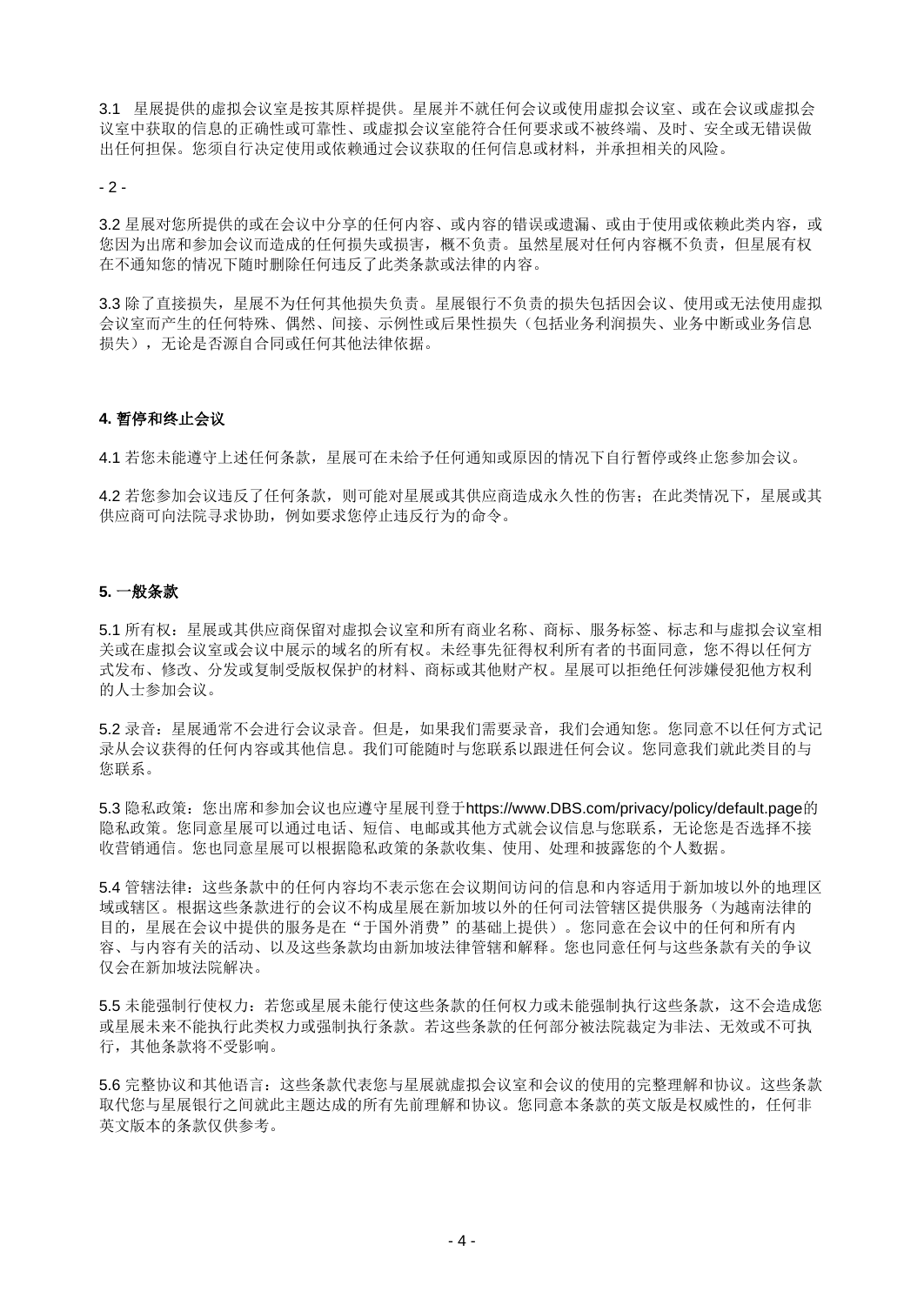## **Virtual Meeting with DBS Bank Ltd Terms of Participation Ketentuan-Ketentuan**

**Important Note:** You may only attend a Virtual Meeting **("Meeting")** with a representative of DBS Bank Ltd or any other company in the DBS Group **(in each case, "DBS")** if you accept these terms. By attending a Meeting, you agree to be bound by these terms.

1.1 The Meeting is hosted by a DBS representative in Singapore over a third-party video conferencing software that DBS deems appropriate.

1.2 The representative will send you the details to conduct the Meeting in a Virtual Meeting Room ("**VMR**") to your email address registered in DBS' records. You may need to install the required application software on your electronic device to start the Meeting.

1.3 You acknowledge that DBS is providing the VMR only to customers with whom DBS is legally permitted to communicate and to whom DBS may legally promote its relevant products, and that DBS will be holding each Meeting with you at your request. You further acknowledge that DBS is not targeting or otherwise promoting services to customers in countries outside of Singapore where such targeting or promotion is unlawful.

2.1 You are responsible for complying with all applicable laws in connection with your participation in a Meeting. This includes any law relating to personal data or other content or information made, shared, disclosed, sent, transmitted, displayed or recorded in a Meeting or in any follow-up communication between you and DBS after a Meeting ("**Content**").

2.2 Where any law requires you to notify or obtain consent from any third party for the use or disclosure of Content, you represent that you have complied with these requirements. You further

# **Pertemuan Virtual dengan DBS Bank Ltd Partisipasi**

**Catatan Penting:** Anda hanya dapat menghadiri Pertemuan Virtual ("**Pertemuan**") dengan perwakilan DBS Bank Ltd atau perusahaan lain dalam Grup DBS (**dalam setiap kasus, "DBS"**) jika Anda menyetujui ketentuan-ketentuan ini. Dengan menghadiri suatu Pertemuan, Anda setuju untuk tunduk dan terikat pada ketentuanketentuan ini.

## **1. Overview of the Virtual Meeting 1. Gambaran dari Pertemuan Virtual**

1.1 Pertemuan diselenggarakan oleh perwakilan DBS di Singapura melalui perangkat lunak konferensi video pihak ketiga yang dianggap tepat oleh DBS.

1.2 Perwakilan tersebut akan mengirimkan kepada Anda rincian-rincian untuk melaksanakan Pertemuan di Ruang Pertemuan Virtual ("**VMR**") ke alamat surat elektronik Anda yang terdaftar dalam catatan-catatan DBS. Anda mungkin perlu untuk menginstal perangkat lunak aplikasi yang diperlukan pada perangkat elektronik Anda untuk memulai Pertemuan.

1.3 Anda mengakui bahwa DBS menyediakan VMR hanya kepada nasabahnasabah terhadap siapa DBS diizinkan secara hukum untuk berkomunikasi dan kepada siapa DBS dapat secara sah mempromosikan produkproduknya yang bersangkutan, dan bahwa DBS akan mengadakan setiap Pertemuan dengan Anda atas permintaan Anda. Anda lebih lanjut mengakui bahwa DBS tidak menargetkan atau mempromosikan layanan-layanan kepada nasabah-nasabah di negara-negara di luar Singapura di mana penargetan atau promosi tersebut melanggar hukum.

## **2. Use of Virtual Meeting Room 2. Penggunaan Ruang Pertemuan Virtual**

2.1 Anda bertanggung jawab untuk<br>mematuhi semua hukum yang berlaku mematuhi semua hukum yang sehubungan dengan partisipasi Anda dalam suatu Pertemuan. Ini termasuk hukum apapun yang berkaitan dengan data pribadi atau konten lainnya atau informasi lain yang dibuat, dibagikan, diungkapkan, dikirimkan, ditransmisikan, ditampilkan atau direkam dalam suatu Pertemuan atau dalam komunikasi lanjutan antara Anda dan DBS setelah suatu Pertemuan ("**Konten**").

2.2 Apabila hukum manapun mengharuskan Anda untuk memberitahu atau memperoleh persetujuan dari pihak ketiga manapun untuk penggunaan atau pengungkapan Konten, Anda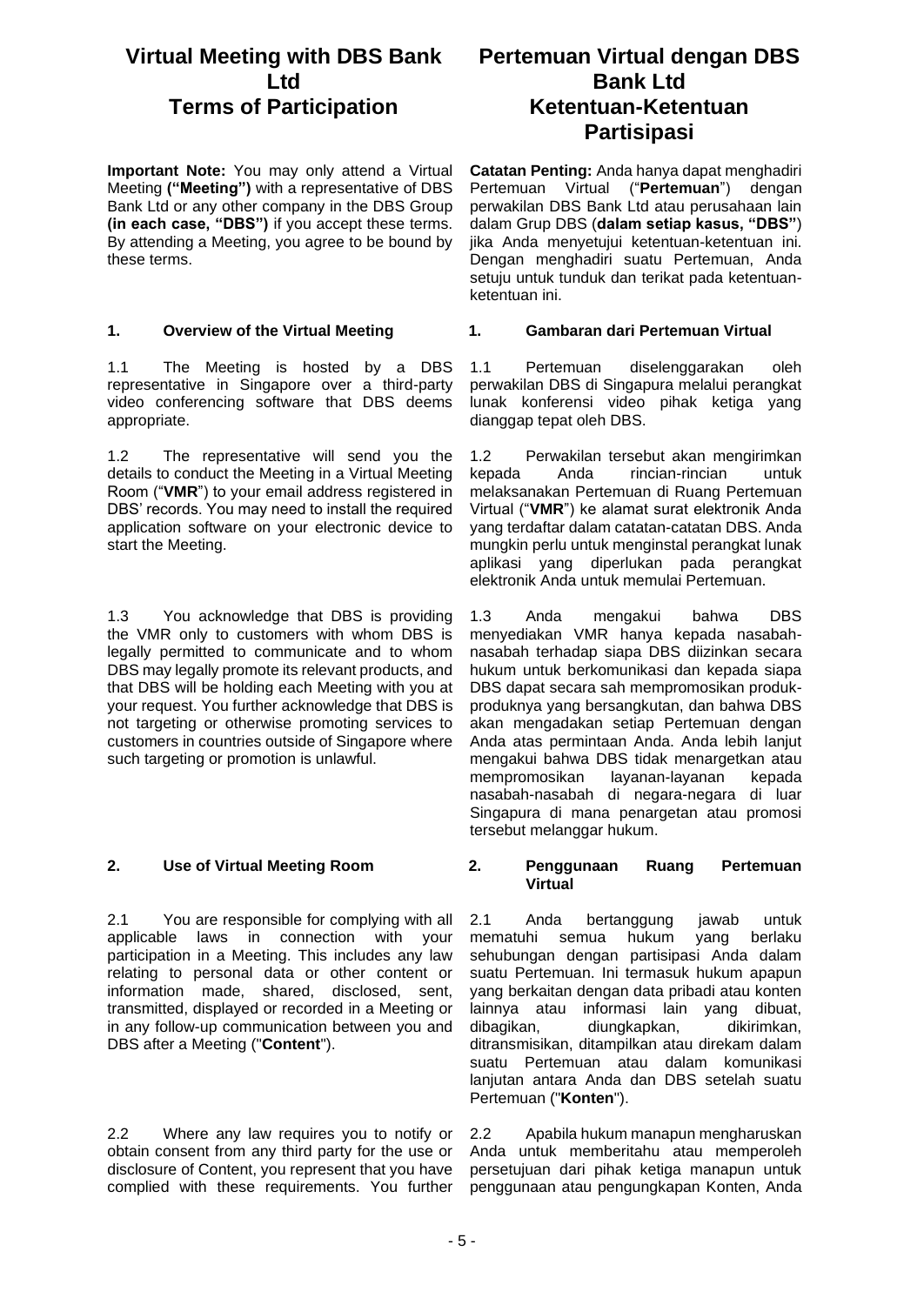represent that the collection, use and disclosure by DBS of any Content that you may provide does not violate or infringe the rights of any third party;

2.3 You acknowledge that in connection with any Meetings, laws may apply to you in relation to:

- (a) spam control, data protection, antimoney laundering, illegal, fraudulent, false, or misleading activities, or harassing, libelous, threatening or obscene communications;
- (b) ownership and use of Content; and/or (b) kepemilikan dan penggunaan
- (c) abuse of or interference with networks (including those of DBS), upload or transmission of harmful Content, or extraction of information or data from networks (including those of DBS);

2.4 You agree to keep any documentation and information disclosed or exchanged during a Meeting confidential, including the user ID, password and link received in respect of a Meeting. DBS will not be responsible in any way for any damage caused in connection with your use or loss of such user ID, password or link.

2.5 You should notify DBS immediately if you become aware of any unauthorised person accessing Content or attending a Meeting;

2.6 You confirm that any information you provide in the Meeting is true and accurate.

2.7 You agree to compensate DBS for any third-party claims or other costs arising from your violation of these Terms or your violation of applicable law in connection with attending a Meeting.

menyatakan bahwa Anda telah mematuhi persyaratan-persyaratan tersebut. Anda selanjutnya menyatakan bahwa pengumpulan, penggunaan, dan pengungkapan oleh DBS terhadap Konten apapun yang Anda berikan tidak melanggar atau menyalahi hak-hak pihak ketiga manapun;

2.3 Anda mengakui bahwa sehubungan dengan Pertemuan apapun, hukum dapat berlaku kepada Anda sehubungan dengan:

- (a) kegiatan-kegiatan kontrol *spam*, perlindungan data, anti pencucian uang, kegiatan ilegal, penipuan, pemalsuan, atau menyesatkan, atau komunikasi-komunikasi yang bersifat melecehkan, memfitnah, mengancam atau bersifat cabul;
- Konten; dan/atau
- (c) penyalahgunaan terhadap atau gangguan pada jaringan-jaringan (termasuk milik DBS), pengunggahan atau transmisi Konten yang berbahaya, atau ekstraksi informasi atau data dari jaringan-jaringan (termasuk milik DBS);

2.4 Anda setuju untuk tetap merahasiakan dokumentasi dan informasi apapun yang diungkapkan atau dipertukarkan selama suatu Pertemuan, termasuk ID (identitas) pengguna, kata sandi, dan tautan yang diterima sehubungan dengan suatu Pertemuan. DBS tidak akan bertanggung jawab dengan cara apapun atas kerusakan Anda yang disebabkan sehubungan dengan penggunaan atau hilangnya ID pengguna, kata sandi, atau tautan tersebut.

2.5 Anda harus segera memberitahu DBS jika Anda mengetahui adanya orang yang tidak berwenang yang mengakses Konten atau menghadiri suatu Pertemuan;

2.6 Anda mengkonfirmasi bahwa segala informasi yang Anda berikan dalam Pertemuan adalah benar dan akurat.

2.7 Anda setuju untuk mengganti rugi DBS untuk klaim-klaim dari pihak ketiga atau biayabiaya lain apapun yang timbul dari pelanggaran Anda terhadap Ketentuan-Ketentuan ini atau pelanggaran hukum yang berlaku sehubungan dengan menghadiri suatu Pertemuan.

### **3. Responsibility of DBS 3. Tanggung Jawab DBS**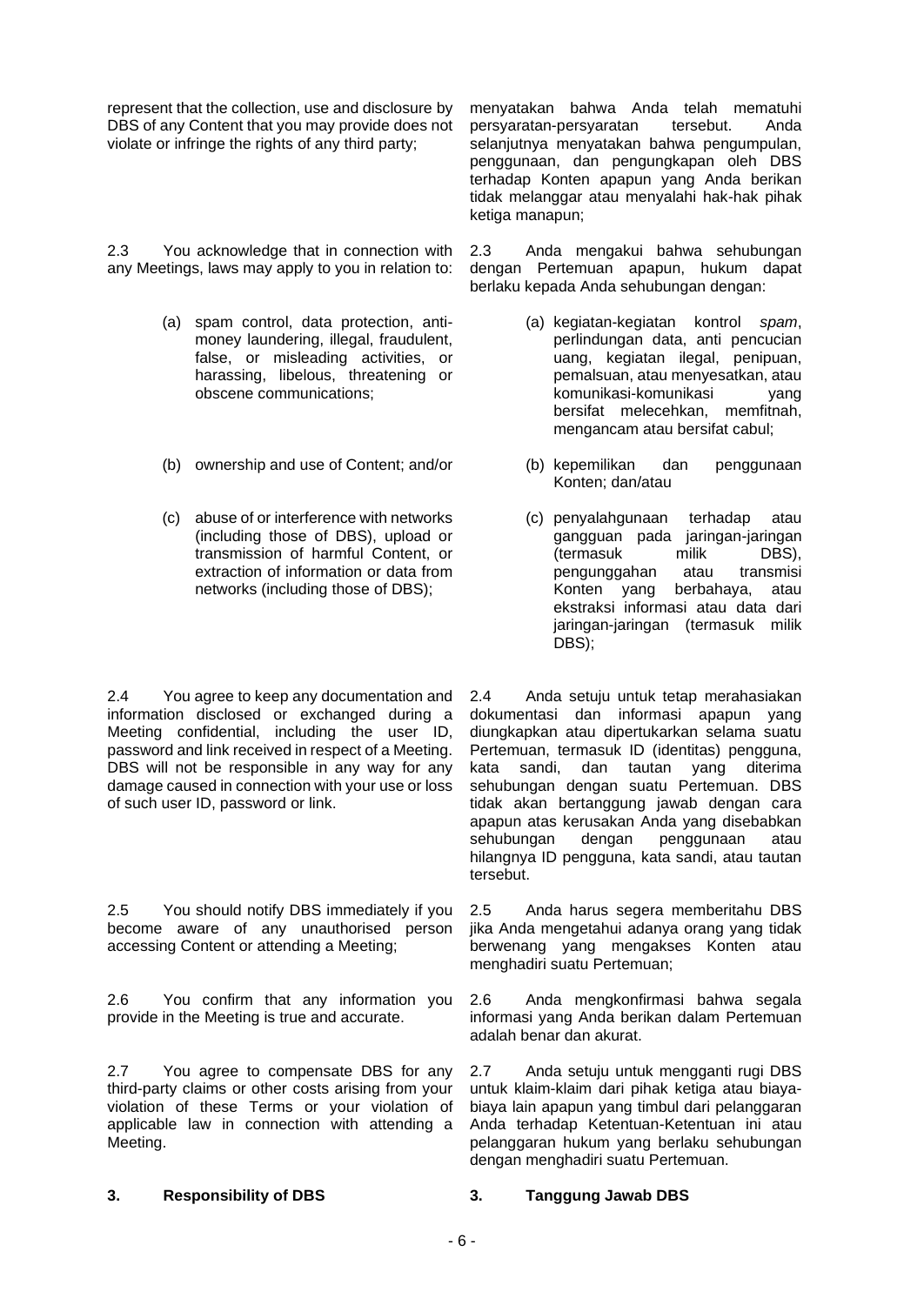3.1 The VMR is provided "as is" by DBS. DBS does not make any assurance in relation to any Meeting or use of the VMR, or in relation to the accuracy or reliability of any information obtained from a Meeting or the VMR, or that the VMR will meet any requirements or be uninterrupted, timely, secure or error-free. Any use of or reliance on information or material obtained through a Meeting is at your own discretion and risk.

3.2 DBS will not be responsible for any Content provided by you or that may be shared in a Meeting, or for errors or omissions in the Content, or for any loss or damage incurred as a result of the use of or reliance on such Content or your attendance and participation in the Meeting generally. Although DBS is not responsible for any Content, we may delete any Content, at any time without notice to you, if we become aware that it violates any of these Terms, or any law.

3.3 DBS will not be responsible for any loss other than direct loss. Losses for which DBS is not responsible include any special, incidental, indirect, exemplary or consequential losses (including loss of business profits, business interruption or loss of business information) arising out of the Meeting, use of or inability to use the VMR, whether arising contractually or on any other legal basis.

## **4. Suspending and Terminating Meetings 4. Menangguhkan dan Mengakhiri**

4.1 If you fail to comply with any of these Terms, DBS may, at its sole discretion, suspend or terminate your participation at the Meeting, at any time without notice and without giving any reason.

4.2 Where your participation at the Meeting is contrary to any of these Terms, this could cause permanent injury to DBS or its vendors, and that under such circumstances, DBS or its vendors may seek assistance from a court of law, for example to obtain an order requiring you to cease the violating activity.

3.1 VMR disediakan "sebagaimana adanya" oleh DBS. DBS tidak membuat jaminan apapun<br>sehubungan dengan Pertemuan atau sehubungan dengan Pertemuan atau penggunaan VMR apapun, atau sehubungan dengan keakuratan atau keandalan informasi apapun yang diperoleh dari suatu Pertemuan atau VMR, atau bahwa VMR akan memenuhi persyaratan-persyaratan apapun atau tanpa gangguan, tepat waktu, aman atau bebas kesalahan. Setiap penggunaan atau ketergantungan pada informasi atau materi yang diperoleh melalui suatu Pertemuan adalah atas diskresi dan risiko Anda sendiri.

3.2 DBS tidak akan bertanggung jawab atas Konten apapun yang disediakan oleh Anda atau yang dapat dibagikan dalam suatu Pertemuan, atau untuk kesalahan-kesalahan atau kelalaiankelalaian dalam Konten, atau untuk setiap kerugian atau kerusakan yang diderita sebagai akibat dari penggunaan atau ketergantungan pada Konten tersebut atau kehadiran dan partisipasi Anda dalam Pertemuan secara umum. Meskipun DBS tidak bertanggung jawab atas Konten apapun, kami dapat menghapus Konten apapun, kapanpun tanpa pemberitahuan kepada Anda, jika kami mengetahui bahwa hal tersebut melanggar salah satu dari Ketentuan-Ketentuan ini, atau hukum apapun.

3.3 DBS tidak akan bertanggung jawab atas kerugian apapun selain kerugian langsung. Kerugian-kerugian yang mana DBS tidak bertanggung jawab termasuk setiap kerugiankerugian khusus, insidental, tidak langsung, bersifat tipikal atau konsekuensial (termasuk kehilangan keuntungan-keuntungan usaha, gangguan usaha atau hilangnya informasi usaha) yang timbul dari Pertemuan, penggunaan atau ketidakmampuan untuk menggunakan VMR, baik yang timbul secara kontraktual atau atas dasar hukum lainnya.

# **Pertemuan-Pertemuan**

4.1 Apabila Anda gagal mematuhi salah satu dari Ketentuan-Ketentuan ini, DBS dapat, atas diskresinya sendiri, menangguhkan atau mengakhiri partisipasi Anda dalam Pertemuan, kapanpun tanpa pemberitahuan dan tanpa memberikan alasan apapun.

4.2 Dalam hal partisipasi Anda dalam Pertemuan bertentangan dengan salah satu dari Ketentuan-Ketentuan ini, hal ini dapat menyebabkan cedera permanen pada DBS atau vendor-vendornya, dan bahwa dalam keadaankeadaan seperti itu, DBS atau vendor-vendornya dapat meminta bantuan dari pengadilan, contohnya untuk memperoleh perintah yang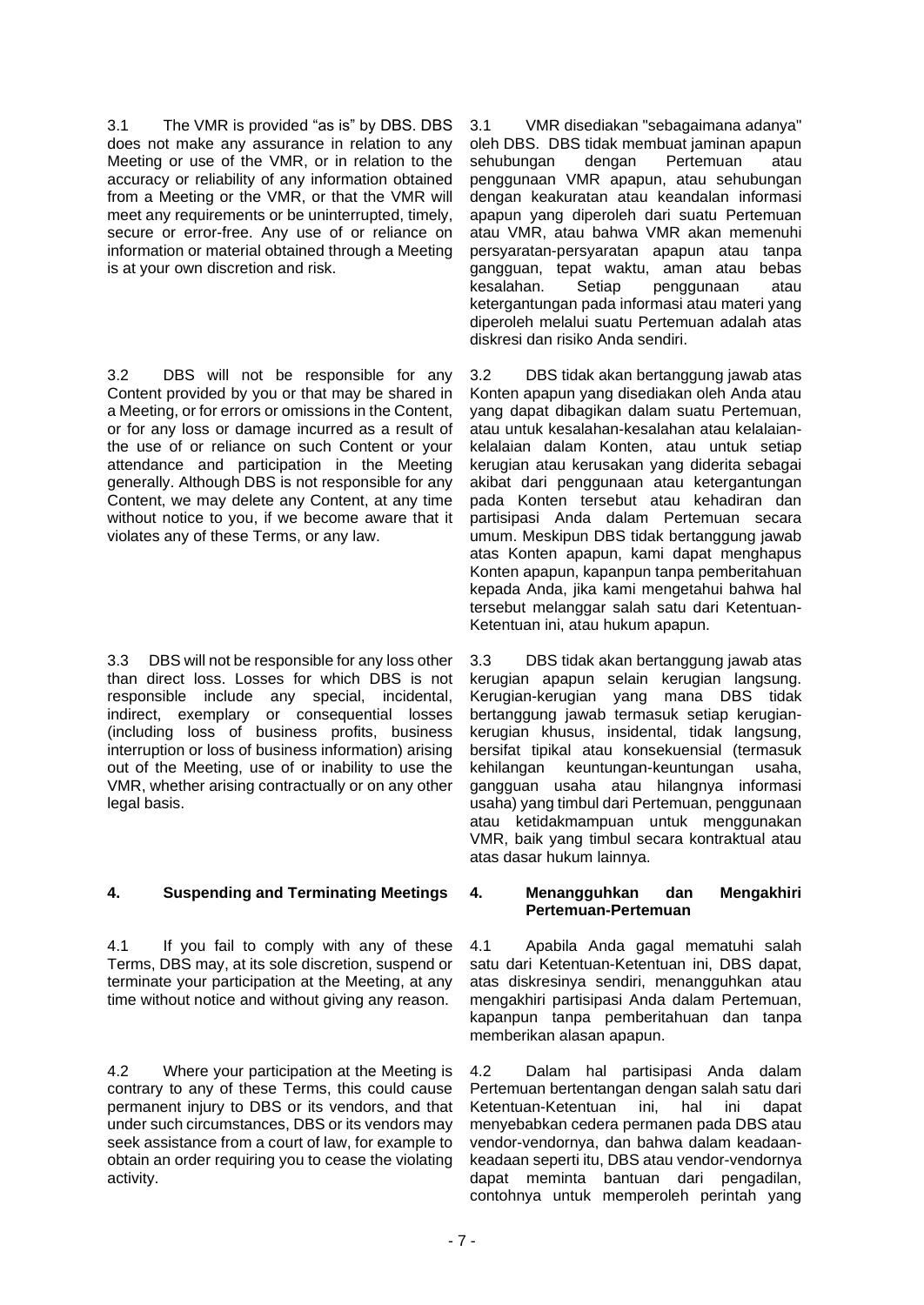## **5. General 5. Umum**

5.1 Ownership rights: DBS or its vendors retain full ownership of the VMR and of all trade names, trademarks, service marks, logos, and domain names associated or displayed in the VMR or during the Meeting. You may not post, modify, distribute, or reproduce in any way copyrighted material, trademarks or other property rights without obtaining the prior written consent of the owner of such rights. DBS may deny access to the Meeting to any person who is alleged to infringe such other party's right.

5.2 Recordings: DBS does not generally record Meetings but in the event we do, we will notify you. You agree not to record in any manner any of the Content or any other information obtained from a Meeting. We may contact you at any time to follow up on any Meeting, and you consent to being contacted by us for such purposes.

5.3 Privacy Policy: Your attendance and participation in the Meeting is also subject to DBS' Privacy **Privacy** Policy **Privacy** at https://www.DBS.com/privacy/policy/default.pag e. You agree that DBS may contact you via a phone call, text, e-mail or otherwise with information relating to the Meeting, regardless of whether you have opted out of receiving marketing communications. You also agree that DBS may collect, use, process and disclose your personal data in accordance with the terms in its Privacy Policy.

5.4 Governing law: Nothing in these Terms is intended to represent that the information and Content accessed by you during a Meeting is appropriate in geographic areas or jurisdictions other than Singapore. Meetings held under these Terms are not intended to constitute the provision of a service by DBS in any jurisdiction other than Singapore (and for the purposes of Vietnamese law, services provided by DBS in Meetings are intended to be provided on a "consumption abroad" basis). You agree that any and all communications during a Meeting and activities relating to the Content, as well as these Terms, will be governed

mengharuskan Anda untuk menghentikan aktivitas yang melanggar.

5.1 Hak-hak kepemilikan: DBS atau vendorvendornya mempertahankan kepemilikan penuh atas VMR dan semua nama-nama dagang, merek-merek dagang, merek-merek layanan, logo-logo, dan nama-nama domain yang terkait atau ditampilkan dalam VMR atau selama Pertemuan. Anda tidak boleh memasang, memodifikasi, mendistribusikan, atau mereproduksi dengan cara apapun materi yang dilindungi hak-hak cipta, merek-merek dagang, atau hak-hak kebendaan lainnya tanpa memperoleh persetujuan tertulis sebelumnya dari pemilik hak-hak tersebut. DBS dapat menolak akses ke Pertemuan kepada siapapun yang diduga menyalahi hak pihak lain tersebut.

5.2 Rekaman-Rekaman: DBS umumnya tidak merekam Pertemuan-Pertemuan tetapi dalam hal kami melakukannya, kami akan memberitahukan Anda. Anda setuju untuk tidak merekam dengan cara apapun Konten atau informasi lainnya apapun yang diperoleh dari suatu Pertemuan. Kami dapat menghubungi Anda kapanpun untuk menindaklanjuti Pertemuan apapun, dan Anda setuju untuk dihubungi oleh kami untuk tujuan-tujuan tersebut.

5.3 Kebijakan Privasi: Kehadiran dan partisipasi Anda dalam Pertemuan juga tunduk pada Kebijakan Privasi DBS di https://www.DBS.com/privacy/policy/default.pag e. Anda setuju bahwa DBS dapat menghubungi Anda melalui panggilan telepon, SMS, surat elektronik atau lainnya dengan informasi yang berkaitan dengan Pertemuan, terlepas dari apakah Anda memilih untuk tidak menerima komunikasi-komunikasi pemasaran. Anda juga setuju bahwa DBS dapat mengumpulkan, menggunakan, memproses, dan mengungkapkan data pribadi Anda sesuai dengan ketentuan-ketentuan dalam Kebijakan Privasi-nya.

5.4 Hukum yang mengatur: Tidak ada ketentuan manapun dalam Ketentuan-Ketentuan ini dimaksudkan untuk menyatakan bahwa informasi dan Konten yang diakses oleh Anda selama suatu Pertemuan adalah tepat di wilayah-wilayah geografis atau yurisdiksiyurisdiksi selain Singapura. Pertemuanyang diadakan berdasarkan Ketentuan-Ketentuan ini tidak dimaksudkan untuk menjadi suatu penyediaan layanan oleh DBS di yurisdiksi lain selain Singapura (dan untuk tujuan-tujuan hukum Vietnam, layananlayanan yang disediakan oleh DBS dalam